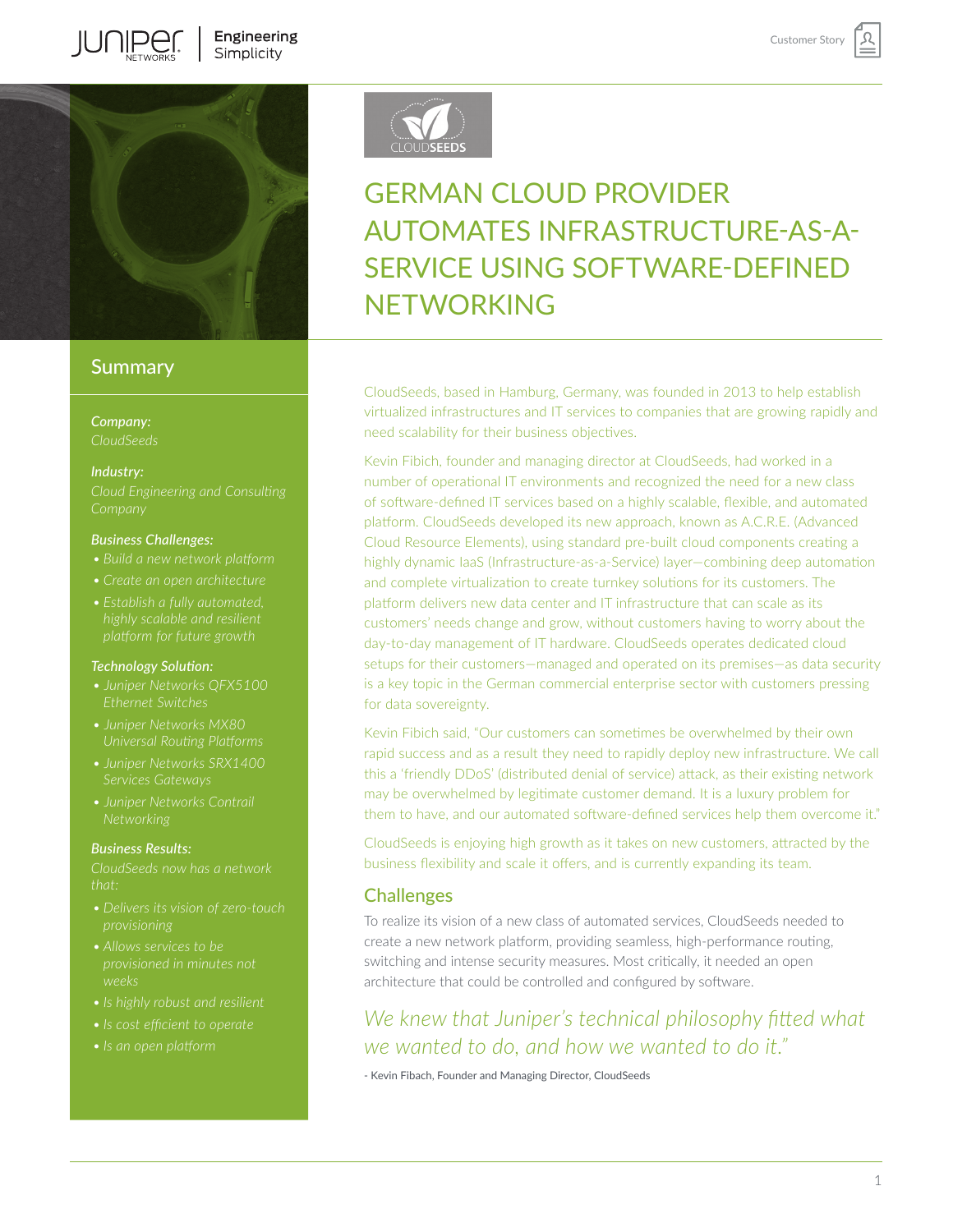CloudSeeds also needed a network platform that could scale ahead of its requirements, and provide a highly resilient service to enable its customers' businesses to grow.

## Selection Criteria

CloudSeeds' technical team had already worked with Juniper Networks technology in the past and felt that by comparison to other vendors it gave them more flexibility and future proofing, the configuration and management features were more advanced, and its open APIs had the best potential for scripting and automating tasks.

Kevin Fibich said, "Our entire architecture is a software-defined structure—and everything we do must work over the network. We knew that Juniper's technical philosophy fitted what we wanted to do, and how we wanted to do it."

In particular, CloudSeeds felt that the ability to control its architecture using OpenStack software, and to put the Puppet software agent directly onto devices running Junos OS, set Juniper apart. Puppet is third-party software from Puppet Labs that is used for configuration management. It provides an efficient and scalable solution for managing the disparate configuration of large numbers of devices.

High-performance networking was also a critical requirement for CloudSeeds, along with granular support for quality of service (QoS) and high availability, including the ability to perform inservice software upgrades to ensure full business continuity for CloudSeeds' customers. CloudSeeds also had a preference to source all of its networking equipment from a single vendor to streamline building, maintenance and support.

## **Solution**

CloudSeeds used various Juniper systems to create its new software defined A.C.R.E. platform. It created the physical infrastructure using Juniper Networks® QFX5100 switches to provide it with a high-performance, high-density platform which can support 1GbE, 10GbE, and 40GbE connections. It also used Juniper Networks MX80 Universal Routing Platforms—flexible, full-featured routers that offer 80 Gbps of system throughput and Juniper Networks SRX1400 Service Gateways for secure customer aggregation. Juniper's vSRX Virtual Firewall was used to create smaller virtual firewalls for CloudSeeds' customers, enabling CloudSeeds to deploy scalable firewall protection in a highly dynamic environment.

CloudSeeds used Juniper Networks Contrail Networking together with OpenStack to orchestrate the software-defined overlay networks, creating virtual networks, service chains, and using the powerful Contrail network analytics engine and API. CloudSeeds highly values the development of Contrail Networking in the Tungsten Fabric (formerly, OpenContrail)

open source project and the open community around it. Contrail Networking is decoupled from the physical network underlay but made to interoperate and have visibility into any IP underlay network. The automation available in the Contrail Networking solution and Juniper data center underlay fabric solutions pairs perfectly to streamline the entire data center network at the speed of cloud. Furthermore, Contrail Networking's open approach to federation with routers was employed to peer with the MX routers to extend and connect virtual networks between data centers, truly realizing the Juniper Networks' data center vision.

Kevin Fibich said, "SDN is well used for cloud infrastructure. Using Contrail has allowed us to create a software-defined network that seamlessly integrates disparate locations into a single unified cloud."

*"Using Contrail has allowed us to create a software-defined network that seamlessly integrates disparate locations into a single unified cloud."* 

- Kevin Fibach, Founder and Managing Director, CloudSeeds

## **Results**

The new network has delivered CloudSeeds' vision of zerotouch provisioning. In turn, this allows the rapid uptake of IaaS services by CloudSeeds' customers, making their businesses far more agile and responsive.

Kevin Fibich said, "Our customers need less staff to operate and run their infrastructure and provision new instances or infrastructure. In addition, the high amount of automation reduces the potential for human errors. They simply pick or receive a new device and cable it up, or we'll do it for them. It's up to the customer whether to operate the new device using their own IT crew, or to leave the management and operation of the device to CloudSeeds. Once the equipment is physically in place and the software overlay is ready to go, it only takes minutes to bring up new servers or we can even deploy a whole new data center for customers in a few hours."

CloudSeeds has also used SDN to create a highly robust and resilient infrastructure. CloudSeeds' approach has completely eliminated traditional Layer 2 issues, such as broadcast storms or switching loops, enabling it to use all of its available capacity to maximize operational efficiency and customer satisfaction.

CloudSeeds also has a very high degree of control over its cloud network. Kevin Fibich said, "I need real-time visibility into any performance issues. Using Juniper technology helps me identify any problems or symptoms in the virtual space and isolate any